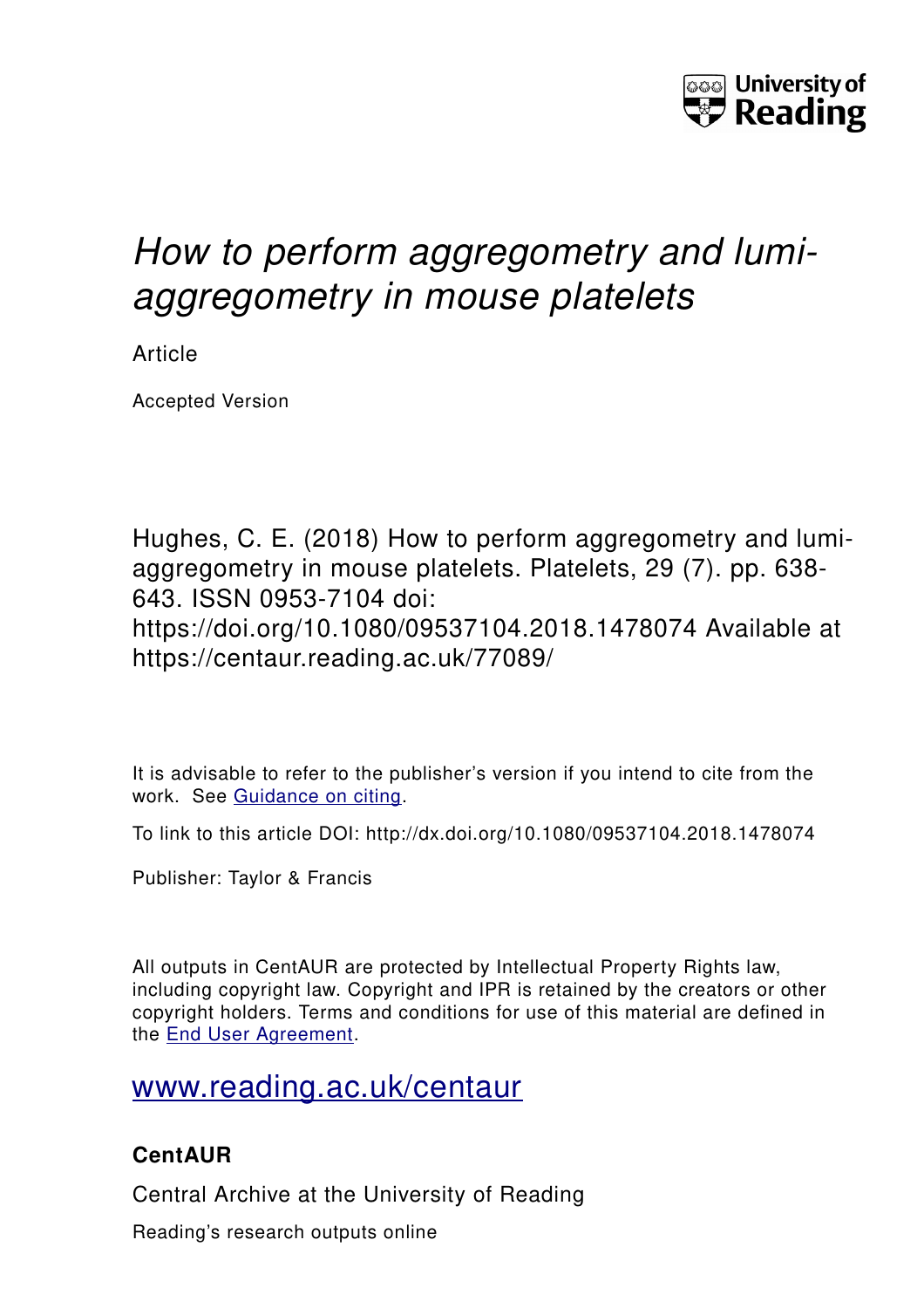#### **How to perform aggregometry and lumi-aggregometry in mouse platelets**

#### Craig E. Hughes

Institute for Cardiovascular and Metabolic Research, School of Biological Sciences, University of Reading, Reading, RG6 6AS, UK.

Running title: Performing aggregometry in mouse platelets

Author for correspondence: Dr Craig E Hughes, Institute for Cardiovascular and Metabolic Research, School of Biological Sciences, University of Reading, Reading, RG6 6AS, UK, [c.e.hughes@reading.ac.uk.](mailto:c.e.hughes@reading.ac.uk)

**Key words:** mouse, platelet, PRP, aggregometry, ADP, PAR4, Optimul

#### **ABSTRACT**

Light transmission aggregometry (LTA) and lumi-aggregometry are the gold standard platelet assays both clinically and for basic research. The availability of different strains of genetically modified mice, and mouse models of human disease means that often laboratories need to use mouse platelets in these assays. Overall, performing aggregometry and lumiaggregometry with mouse platelets is similar to with human platelets, although methods need be adapted to accommodate their small size, reduced blood volume and different protein levels. This review aims to highlight these key considerations when planning aggregometry experiments with mouse platelets. These include the method of taking blood, including the use of anticoagulants, as well as the method of platelet preparation, and how to maximise yields. This review also covers how to maximise the number of aggregations that can be performed, both by understanding the minimum requirements of your aggregometer, or by considering new approaches. These include employing high throughput plate-based aggregometry (Optimul), or the use of TPO-mimetics to stimulate platelet production in mice to boost their platelet counts. Finally, phenotypic differences between mouse and human platelets, such as protein expression or sensitivity to agonists is discussed as an important consideration when planning experiments.

#### **INTRODUCTION**

Light transmission aggregometry (LTA) and lumi-aggregometry have remained the gold standard platelet function tests for both clinical diagnostics and in basic research. LTA is a relatively simple assay that measures light transmittance of a stirred platelet suspension which becomes less turbid as the platelets aggregate. Lumi-aggregometry utilises the same basic setup but with the additional capacity to measure ATP secretion from platelet dense granules by the means of luminescence emitted by a luciferin/luciferase reagent added prior to platelet stimulation (Figure 1). These tests have also been widely utilised to characterise the function of mouse platelets from genetically modified mice and for this reason have played as much of a role in our understanding of platelet biology as LTA performed using human platelets.

Several additional challenges face a researcher that wishes to perform experiments on mouse platelets rather than platelets from a human donor. Whereas obtaining mouse platelets requires investment both financially and in the time required to maintain mouse colonies, human blood is relatively easy to obtain once appropriate ethical approval and informed consent has been obtained. In a clinical setting, blood samples are taken from patients in a hospital/clinic, and may then be used for research in a laboratory. In research labs, healthy volunteers may donate blood samples for experiments. Venepuncture is non-invasive and allows volumes of blood ranging from 5-100 mL to be readily taken without any ill effects on the donor. This provides sufficient amounts for a large number of individual aggregations to be performed. In contrast, only very small volumes of blood (approximately 1-1.2 mL) may be obtained from a mouse.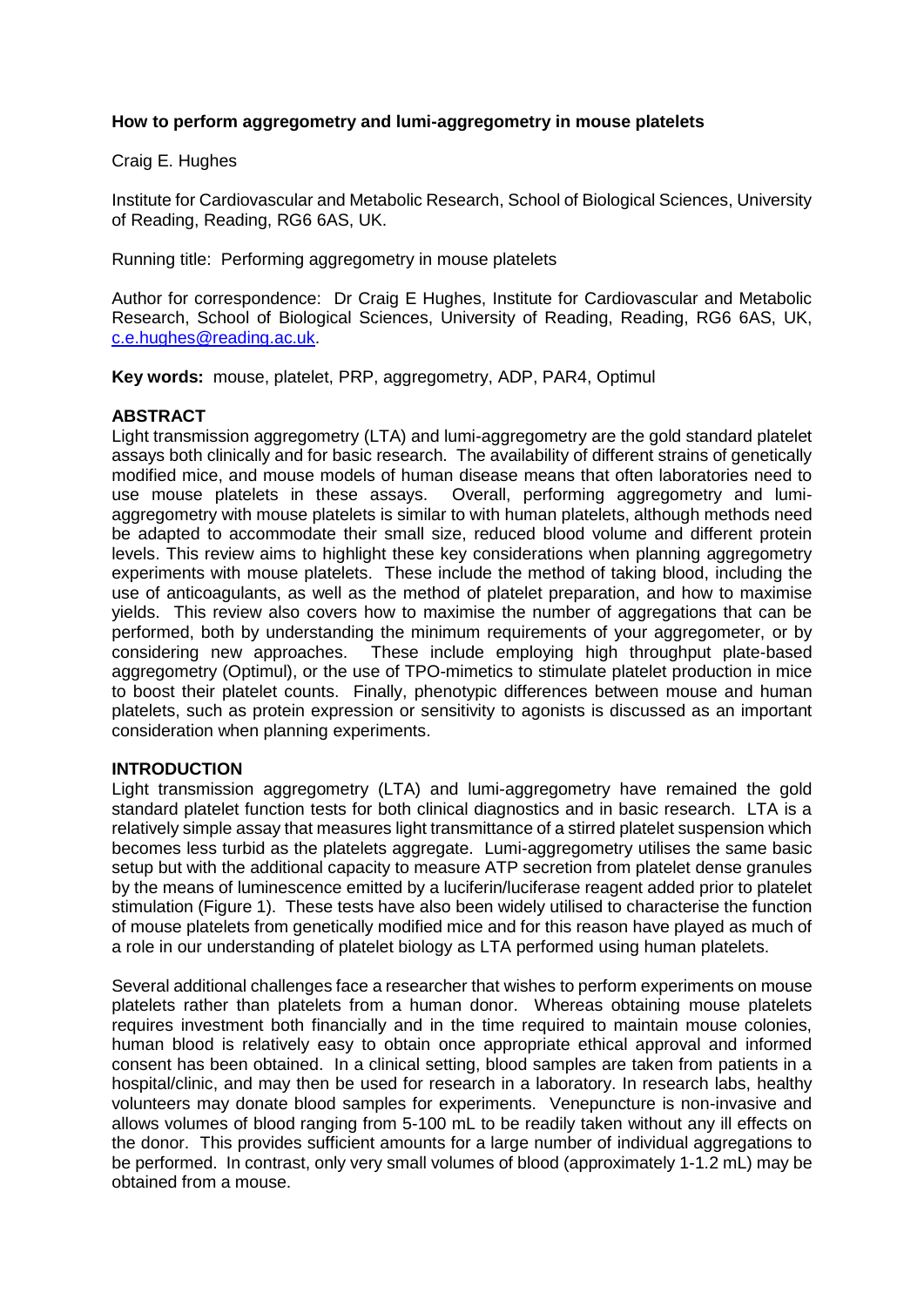The additional challenges of working with murine platelets extend to the more complex considerations during their preparation relative to human platelets. Human platelet preparation for either platelet-rich plasma (PRP) or washed platelets (WP) is simple and straightforward; a slow speed centrifugation step to isolate PRP, followed by higher speed spins to pellet and wash the platelets [1]. Length, speed and numbers of centrifugation, as well as the addition of inhibitors vary by specific purpose and/or the standard protocol in a particular laboratory. Although similar in some regards to the methods utilised to prepare human platelets, due to the smaller volumes of mouse blood samples additional measures must be taken to maximise the volume of PRP or WP obtained from them, both for practical and ethical reasons.

To take advantage of the insights into platelet biology offered by genetically modified mice or mouse models of human disease, methods must be adapted to take into account their small size, reduced blood volume, and different expression levels of proteins. These considerations are the focus of this article, which aims to highlight key considerations when planning aggregometry experiments with mouse platelets, rather than providing a detailed method. For detailed methods, see an excellent methods chapter from Cazenave *et al* [2].

#### **OBTAINING BLOOD FROM MICE**

Both terminal and non-terminal methods for taking blood from mice can be used. However, taking blood via non-terminal methods, such as via tail vein or saphenous vein, only volumes less than 200 μL are permissible within a 24 hour period, assuming the total blood volume for an adult mouse of average size (25 g) is approximately 1.5 mL. This is based on NC3Rs guidance in the United Kingdom although the value is similar at several universities in the United States. Mice have higher platelet counts than humans, with counts of approximately 1x10<sup>6</sup>/μL often cited, although values ranging from 4.5x10<sup>5</sup>-1.5x10<sup>6</sup>/μL have been published [3-5]. The reason for this range of published platelet counts may be due to differences between the strain of mice used, but also due to differences in counting method. Most sources, including numerous phenotypic studies on the Mouse Phenome Database [\(https://phenome.jax.org\)](https://phenome.jax.org/) agree that the two most commonly used mouse strains, C57Bl/6 and Balb/c, both have platelet counts of approximately  $1x10^6$ / $\mu$ L [3-7]. Despite having 2–6 fold more platelets per μL than humans, 200 μL is unlikely to provide enough platelets for even a single LTA experiment. Furthermore, these methods of blood taking are highly variable with regard to the volume of blood extracted, making accurate matching of anticoagulant volume difficult. Therefore, for LTA experiments, terminal bleeding is the only viable option, excepting retro-orbital bleeding (see below).

Bleeding via cardiac puncture or via the inferior vena cava (in the abdominal cavity) are two commonly used methods of performing a terminal bleed. These can be performed following anaesthesia achieved using either inhalation anaesthetics e.g. isoflurane/ $O<sub>2</sub>$  (5%), or injected anaesthetics e.g. a mixture of ketamine (0.2%) and xylazine (1%). Alternatively, blood can be taken from a  $CO<sub>2</sub>$  narcosed mouse, ensuring the blood is drawn immediately following narcosis, as the stasis in blood flow may cause some pre-activation of the platelets. Local rules will most likely guide the selection of anaesthetic, but it is crucial that blood is taken prior to any serious trauma, such as cervical dislocation as this will cause internal bleeding and substantial platelet activation.

Following induction of anaesthesia/narcosis, surgery is performed to open the chest or abdomen to access to the heart or inferior vena cava respectively. A small gauge needle (25G) attached to a 1 mL syringe should be used to draw the blood. The syringe should contain anticoagulant, most commonly 100 μL of acid-citrate-dextrose (ACD), although sodium citrate may be preferable if you want to prepare PRP; the reduced pH from using ACD reduces platelet function [2, 8, 9]. Another alternative anticoagulant in common use is lowmolecular weight heparin, which has the advantage of maintaining plasma calcium levels. Large volumes (1-1.2 mL or more if the mouse is large) are obtainable by these methods,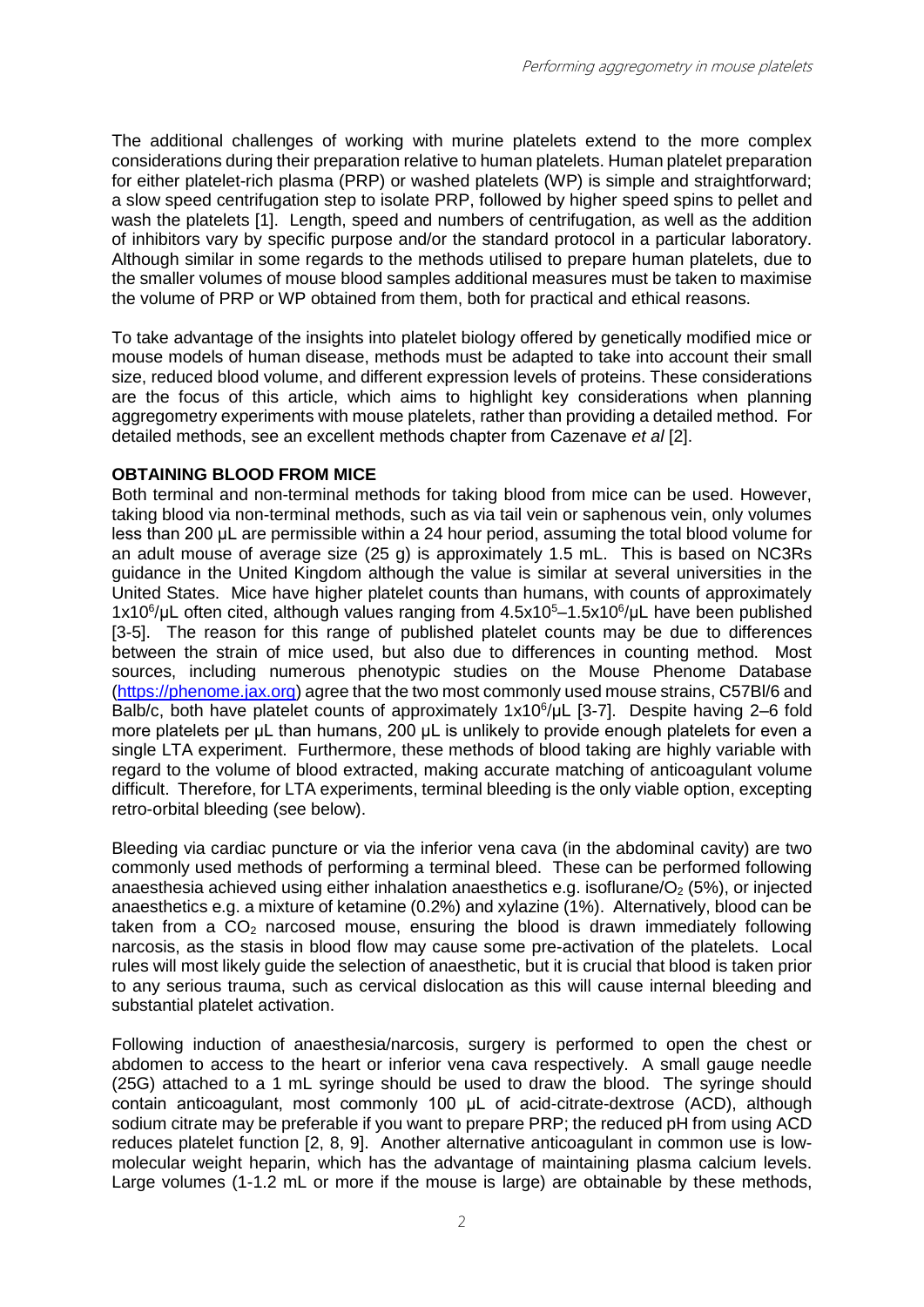although patience is required, as the last 20% can be slow once the initial blood pressure is lost. The use of a syringe with these methods allows for accurate recording of volumes and anticoagulant ratios. Immediately following blood taking, the blood is transferred to a tube, containing 200 μL of Modified Tyrode's buffer or further anticoagulant, depending on the requirements of the experiment.

Cardiac puncture may also be performed without surgery (but under anaesthesia), by inserting the needle through the skin and without any exteriorisation of the heart. This makes the process quicker, but introduces the risk of incorrectly locating the needle, reducing the yield or possibly resulting in a failed bleed. With practice this method can yield similar volumes of blood as the surgical methods.

Another non-surgical method is retro-orbital bleeding. For this method, a glass capillary tube is coated with the anticoagulant of choice and broken in half, shortening the length and providing a sharp edge at one end. Following anaesthesia, the sharp end of the capillary is inserted behind the eye, into the venous sinus. The blood is withdrawn by capillary action and allowed to drip into a tube containing anticoagulant. This method allows for rapid blood taking of large volumes (1-1.2 mL), although there is likely to be a small amount of contaminating tissue fluid. Also, without the use of a syringe, the true volume taken can only be estimated at the time, therefore allowing inaccuracies with anticoagulation. In the UK, this method can only be performed as a terminal procedure, due to the substantial trauma caused to the mouse. However in some countries it is permissible for the mouse to recover, and multiple bleeds (~500 μL) performed. Under these circumstances it would be possible to perform a small LTA experiment from a mouse, allow it to recover, and then re-test it at a later date. This could be advantageous for some experiments as platelets from a single mouse could be analysed pre- and post-treatment with a drug, or it could be used as a strategy to maximise platelets from mutant mice which are rare (e.g. low Mendelian frequencies).

#### **PREPARING PRP OR WASHED PLATELETS**

As with preparing human PRP or washed platelets (WP), there are numerous small variations in the methods used for mouse platelets, which won't be detailed here. However, generally speaking the protocol follows the same format as for human platelets, with the major difference being that the volumes are much smaller. As with human platelets, a slow centrifugation step separates PRP from the red cell fraction, from which WP can be isolated with additional higher speed centrifugations.

The PRP prepared from blood drawn from a single mouse is likely to be sufficient for only 2-3 aggregation experiments. However a potential compromise, owing to the greater platelet count of mice, is to dilute the PRP to increase volume without compromising the ability of the sample to aggregate. This can be achieved by performing a platelet count on the isolated PRP and adjusting to a predetermined count by diluting in Modified Tyrode's buffer (counts of between 2x10<sup>8</sup>/mL to 4x10<sup>8</sup>/mL are frequently used for aggregometry). This can be supplemented with calcium and fibrinogen to replicate conditions of undiluted plasma, although this may only be needed for specific experiments. As mentioned above, it may be advisable to use either sodium citrate or low-molecular weight heparin as an anticoagulant rather than ACD in this case, as platelet function is compromised if the pH is below physiological levels [2, 8, 9].

As washing protocols result in some degree of desensitisation of the platelet purinergic receptors;  $P2Y_1$  and  $P2Y_{12}$  during centrifugation steps, another major advantage of diluting mouse PRP is that the platelets maintain their sensitivity to ADP [10, 11]. However, the presence of plasma proteins may not be compatible with some experiments, for example where inhibitors or agonists are substantially plasma bound. Protocols for washing human platelets which maintain their ADP-sensitivity exist, although at the time of writing, it does not appear that these have been applied to mouse platelets in the literature. These protocols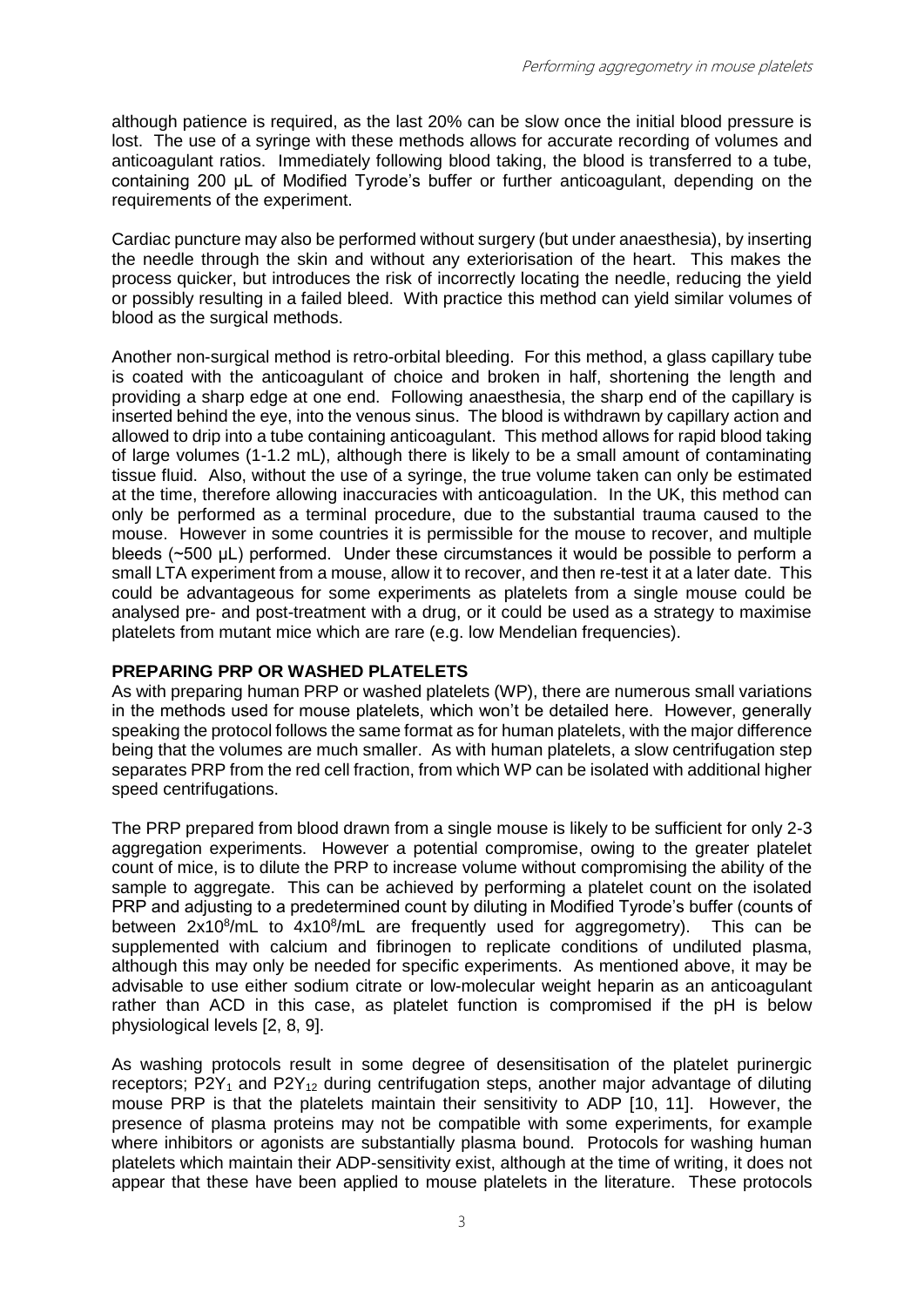usually involve pelleting the platelets with slower speed centrifugations, and in some cases also include apyrase to hydrolyse any ADP present. Potentially these protocols could be applied to mouse platelets, but as mouse platelets are approximately half the size of human platelets (4.3 fL compared to 8.4 fL), they may not pellet well with slower speed centrifugations. Gel filtration is another option to avoid ADP-desensitisation, although it often results in a large dilution of the platelets [12-14]. Therefore, for LTA experiments with mouse platelets, the likelihood is that an additional centrifugation to concentrate the platelets would be required following gel filtration, therefore making the process redundant.

Another difficulty with performing LTA with mouse PRP is the corresponding blank, or Platelet Poor Plasma (PPP) required by the aggregometer. After removing the PRP, the remaining blood can be centrifuged at high speed to obtain PPP although this is most likely to be an insufficient amount for many aggregometers. Therefore dilution with buffer, or to use buffer alone should be considered.

Finally, treatment of the buffy coat when preparing mouse platelets requires consideration. When preparing human platelets, the slower speed centrifugation separates the PRP from the erythrocytes, with the buffy coat easily distinguishable at the interface between the fractions (Figure 2). The buffy coat is avoided when aspirating the PRP as it contains leukocytes. When preparing mouse platelets the buffy coat is often poorly defined following the slow speed centrifugation (Figure 2). Coupled with the significantly smaller volume available compared to a human preparation, means that it is advisable to carefully aspirate as much of the PRP as possible, including the buffy coat. An additional 200 μL of Modified Tyrode's buffer can then be added to the remaining red cell fraction, followed by mixing and repeating the slow speed centrifugation. This enables more of the platelets to be separated from the red cell fraction and be combined with the previously aspirated PRP. This step can be repeated as required to increase platelet yield, although with diminishing returns. At this point the PRP from a number of mice can be pooled to increase the amount of platelets for experimentation.

#### **PERFORMING AGGREGATIONS**

Once the PRP or WP are prepared, performing aggregations is largely identical to doing so with human platelets. Two considerations are maximising the number of aggregations that can be performed with the available platelets and the choice of agonists used.

*Maximising aggregations* – the simplest way to maximise the number of aggregations possible with the amount of platelets available, is to use the lowest platelet count possible. Platelet concentrations of 2x10<sup>8</sup>/mL are commonly used, although 1.5x10<sup>8</sup>/mL will also work [15, 16]. Reducing the platelet concentration lower than this is not advisable, as aggregation becomes less reliable as the platelet concentration is lowered. Minimising the volume used also increases the number of possible aggregations, however, the minimum usable volume will depend on the aggregometer being used due to the position of the light path used to detect changes in light transmittance. Rubber spacers that attach to the bottom of cuvettes to raise the bottom of the cuvette closer to the light path can be used to reduce the minimum volume required. Care should be taken to ensure that the spacers used do not compromise magnetic stirring or light transmission. Furthermore, it is also advisable to confirm that the pipette tips used are of sufficient length to dispense agonist directly into the smaller volume of platelet suspension. Gel loading tips are useful for this purpose. Additionally, some aggregometers have adaptors which allow smaller diameter cuvettes to be used, such as the PAP4 (Bio/Data Corporation).

Recently, an alternative LTA technique that utilises 96-well microtitre plates rather than glass cuvettes has become widely utilised to measure aggregation of human platelets. Optical multichannel (Optimul) aggregometry is a high throughput adaptation of LTA that measures aggregation at an endpoint rather in real time and utilises an orbital plate shaker instead of stir bars [17-19]. Use of half-area 96-well plates reduces the volume of PRP or WP required to 40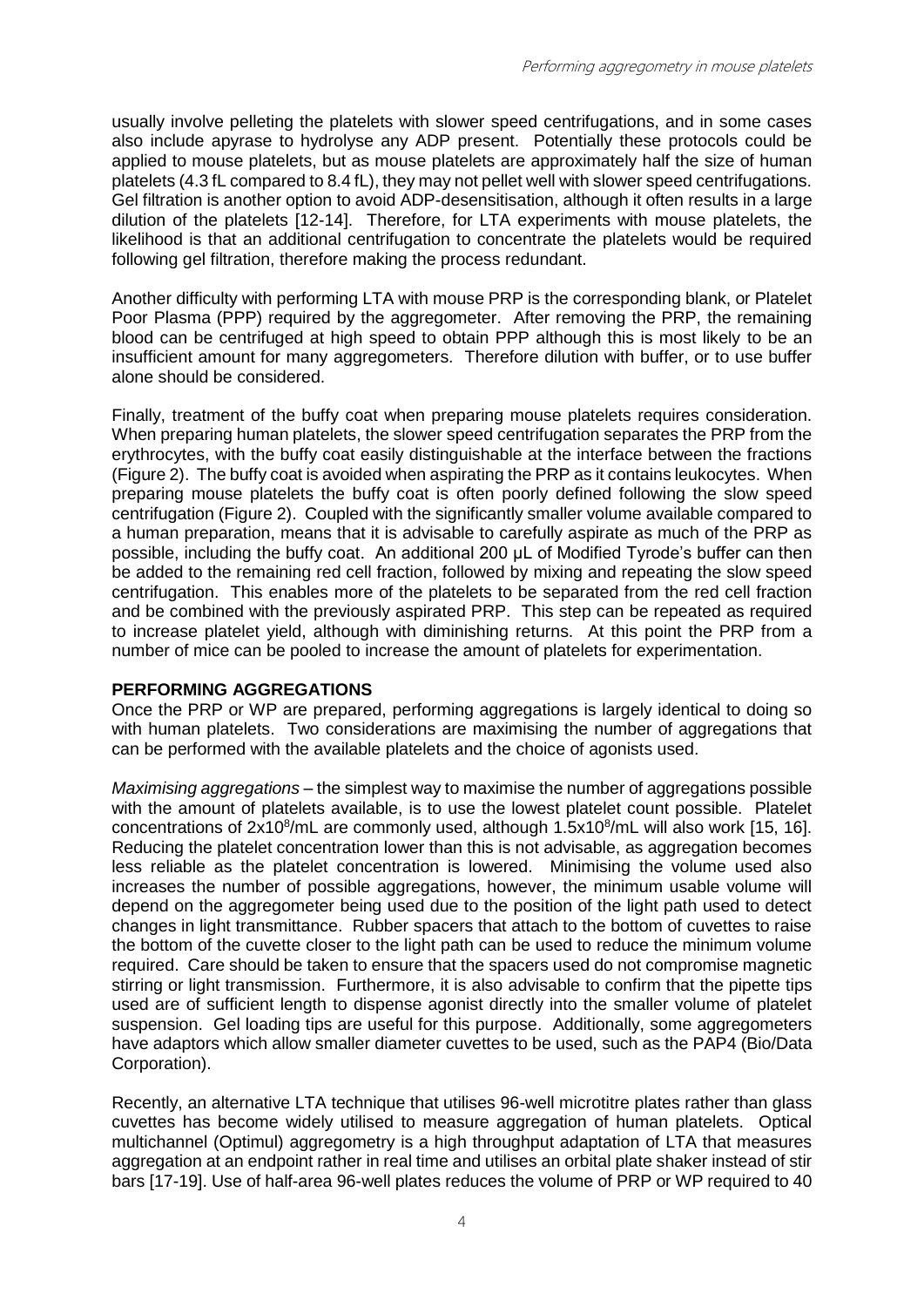μL per aggregation. The end-point nature of the assay means that all 96 aggregations can be performed simultaneously and measured using a plate reader with the capability to read absorbance (Figure 1). Currently this method has not been adapted to enable measurement of ATP secretion via luminescence; therefore it is not compatible for studying platelet dense granule secretion.

Recently the Optimul method has been utilised to measure aggregation of mouse platelets [20]. The authors of this study reported that that, unlike human, mouse platelets do not aggregate well to some standard platelet agonists using this method. Using Optimul, mouse platelets do not respond to arachidonic acid, ristocetin, adrenaline or U46619. Mouse platelets do respond to ADP, as well as to collagen, although unlike human platelets, not to concentrations below 5 μg/mL. Mouse platelets also respond to a PAR4 activating peptide in this assay. We have also performed similar experiments and our data agrees, with no substantial aggregation seen with arachidonic acid and the most robust aggregation seen with a PAR4 peptide (Figure 3). Therefore, depending on the experiment, Optimul may be a viable option for maximising the amount of aggregations possible with mouse platelets.

In the case of mutant mice which are thrombocytopenic, these strategies may still yield too few platelets for LTA experiments. In these instances, an option is to increase the platelet count in the mice prior to experimentation. Thrombocytopenia in humans can be treated clinically with either the TPO-analogue romiplostim (trade name Nplate, produced by Amgen), or the small molecule TPO receptor agonist eltrombopag (trade names Revolade (EU) and Promacta (USA), produced by GlaxoSmithKline). A study from 2012 used romiplostim to rescue the thrombocytopenia in *Myh9<sup>-/-</sup>* mice [21]. Mice were dosed with 100 μg/kg romiplostim every 3 days, boosting their platelet levels by 2.5-fold [21]. Interestingly, the platelet counts of the wild type control mice were boosted by 8-fold over a four week dosing regimen, with maximal platelet counts of approximately 6.5x10<sup>6</sup>/μL being reported. In a study from 2017, the response to romiplostim was compared between adult and neonatal mice [22]. Mice were given a single dose of romiplostim  $(10 - 300 \mu\text{kg})$  and platelet counts were measured daily for 14 days. Platelet counts peaked between 5-7 days, but were boosted to a lesser extent, increasing by a maximum of 4.2-fold [22]. A third study, from 2015 used romiplostim to recover platelet counts in mice following chemotherapy-induced thrombocytopenia [23]. In this case, mice were dosed within 3 days of chemotherapy-induced thrombocytopenia, with a range of concentrations of romiplostim (10 – 1000 μg/kg). The researchers found that does of 100 μg/kg and above were able to reduce the level thrombocytopenia and increase the platelet recovery time, however they did not measure the effect of romiplostim on untreated mice [23]. These studies show the potential of romiplostim to boost platelet counts in mice such that the blood from a single mouse could yield similar numbers of platelets as 20-30 mL of human blood. However, it should be noted that the use of romiplostim also caused platelets to be larger and less mature [21, 22]. Therefore, experiments using romiplostim to boost platelet counts would require important controls to confirm that platelets from romiplostim-treated mice are not phenotypically different to those from untreated mice.

*Agonist selection* – The final consideration when designing an aggregation experiment with mouse platelets is the choice of agonist. In general, regarding agonist choice, an experimental design for human platelets can also be used for mouse platelets, with two notable exceptions. Mouse platelets do not express the thrombin receptor PAR1. Therefore, the PAR1 activating peptide, TRAP6 cannot be used for LTA with mouse platelets. Alternatively the PAR4 activating peptide should be used for LTA with either PRP or WP, or thrombin can be used, but for WP only as thrombin will cleave the fibrinogen present in plasma forming a clot [24]. Mouse platelets also do not express the low affinity IgG receptor FcγRIIA, in fact the gene is absent from the mouse genome, only being found in primates. FcγRIIA is activated by the Fc portion of IgG antibodies, and also by the specific antibody IV.3. FcγRIIA signalling occurs both following ligand binding and in a cooperative manner with the integrin αIIbβ3 [25-27], and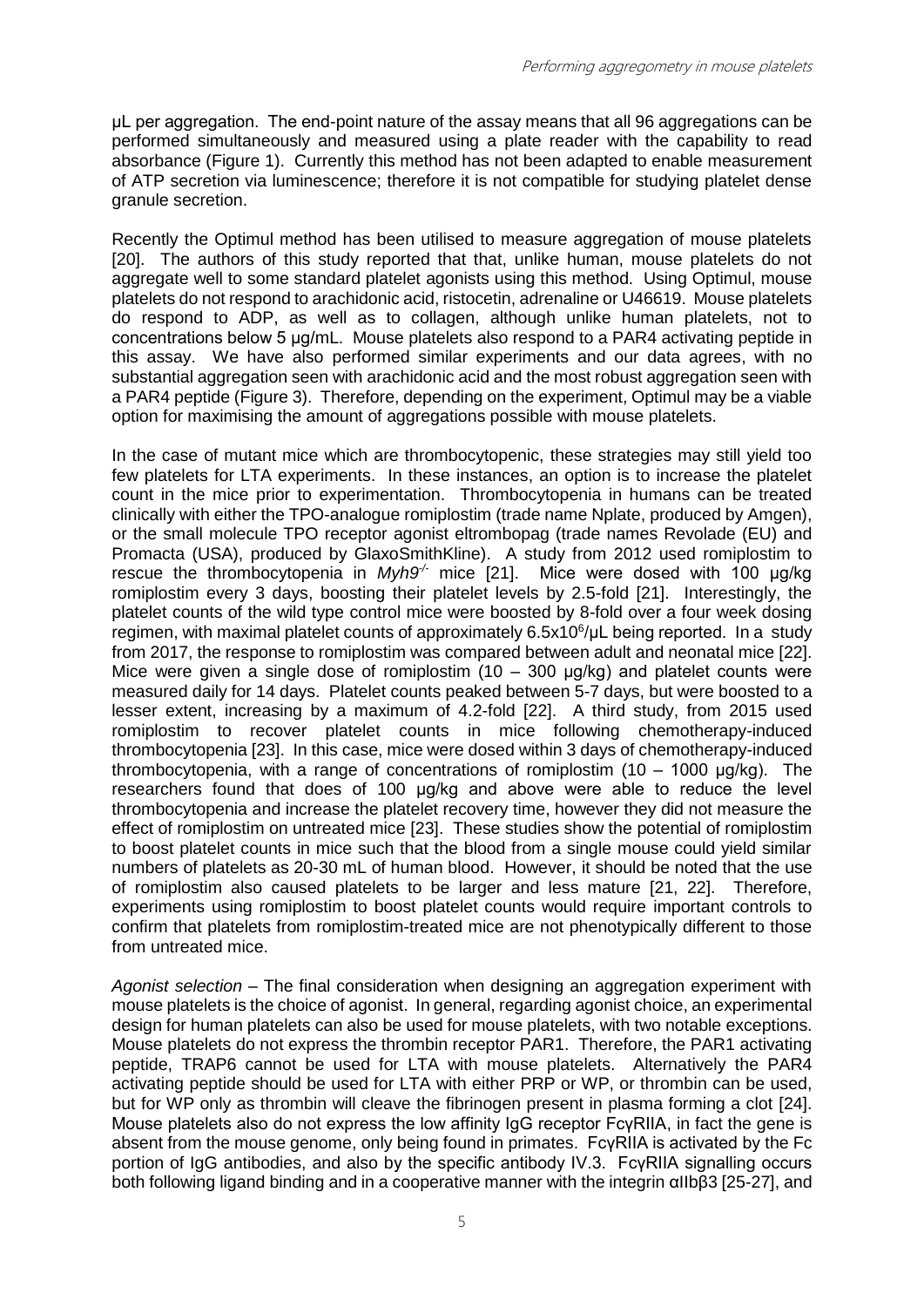it is the mechanism of platelet activation in Heparin-Induced Thrombocytopenia (HIT) [28]. The absence of FcγRIIA from mouse makes the use of other activatory antibodies easier with mouse platelets, as there is no non-specific binding to FcγRIIA to take into consideration; in human platelets, FcγRIIA must be blocked with IV.3 F(ab) fragments when using antibodies as agonists to prevent platelet activation through the IgG receptor.

For agonists which activate both mouse and human platelets, there are small differences in sensitivity which may need to be taken into consideration depending on the aim of the experiment. For example, it has been shown that mouse platelets are more sensitive to both ADP and thrombin than human platelets, although it should be noted that this was found by measuring fibrinogen binding rather than by aggregometry [29]. Another example is aggregation stimulated by the podoplanin receptor CLEC-2. Proteomic data suggests that mouse platelets express approximately 10-fold more CLEC-2 compared to human platelets, resulting in a slight increase in sensitivity to CLEC-2 agonists [30, 31]. However, the most obvious manifestation of this difference is seen with the dependence of human platelets on secondary mediators; apyrase and indomethacin inhibit CLEC-2 mediated aggregation in humans, but not in mouse platelets [32, 33]. Differences in expression of receptors between species should therefore be considered when designing experiments.

#### **CONCLUSION**

Overall, performing aggregometry and lumi-aggregometry with mouse platelets is similar to with human platelets. However, important additional considerations must be taken into account when planning experiments such as the method of taking blood, use of anticoagulants and the method of platelet preparation, to maximise yield. Understanding the minimum volume requirements of an aggregometer will maximise the number of aggregations that can be performed, and this can be taken further by employing high throughput plate-based aggregometry (Optimul). Finally, some agonists are not appropriate for mouse platelets, whereas others may show subtle differences in sensitivity between species.

#### **ACKNOWLEDGMENTS**

The author would like to thank Dr Alice Pollitt and Dr Alex Bye for critical reading of the manuscript, and Dr Marie Lordkipanidze for performing Optimul experiments.

#### **DECLARATION OF INTERESTS**

The author has no conflicts of interest to declare.

#### **REFERENCES**

- 1 Mustard JF, Perry DW, Ardlie NG, Packham MA. Preparation of suspensions of washed platelets from humans. *British journal of haematology*. 1972; **22**: 193-204.
- 2 Cazenave JP, Ohlmann P, Cassel D, Eckly A, Hechler B, Gachet C. Preparation of washed platelet suspensions from human and rodent blood. *Methods Mol Biol*. 2004; **272**: 13-28. 10.1385/1-59259-782-3:013.
- 3 Levin J, Ebbe S. Why are recently published platelet counts in normal mice so low? *Blood*. 1994; **83**: 3829-31.
- 4 Longmore GD, Pharr P, Neumann D, Lodish HF. Both megakaryocytopoiesis and erythropoiesis are induced in mice infected with a retrovirus expressing an oncogenic erythropoietin receptor. *Blood*. 1993; **82**: 2386-95.
- 5 Harrison J, Kappas A, Levere RD, Lutton JD, Chertkov JL, Jiang S, Abraham NG. Additive effect of erythropoietin and heme on murine hematopoietic recovery after azidothymidine treatment. *Blood*. 1993; **82**: 3574-9.
- 6 Fukuda T, Asou E, Nogi K, Goto K. Evaluation of mouse red blood cell and platelet counting with an automated hematology analyzer. *J Vet Med Sci*. 2017; **79**: 1707-11. 10.1292/jvms.17-0387.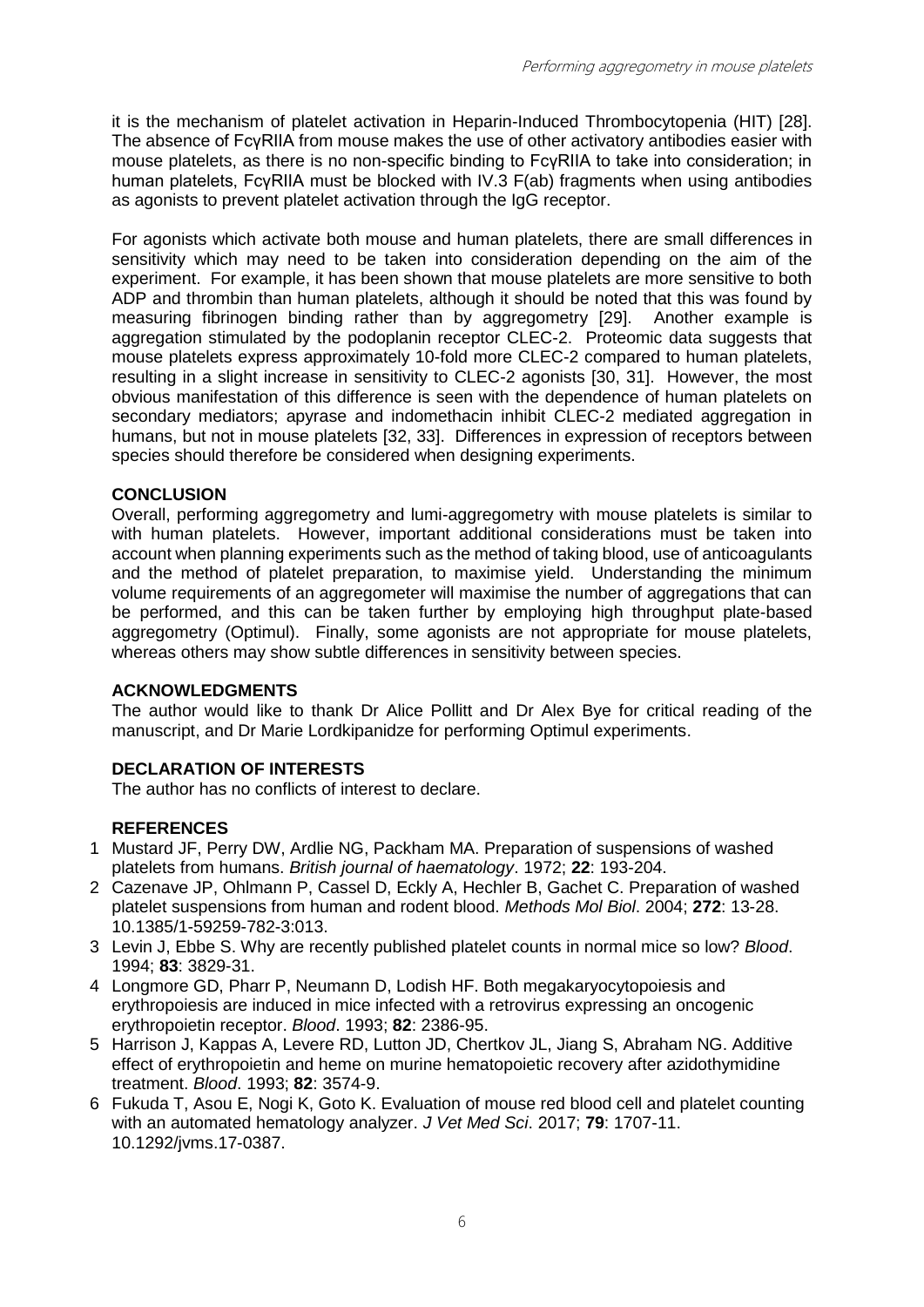- 7 Barrios M, Rodriguez-Acosta A, Gil A, Salazar AM, Taylor P, Sanchez EE, Arocha-Pinango CL, Guerrero B. Comparative hemostatic parameters in BALB/c, C57BL/6 and C3H/He mice. *Thrombosis research*. 2009; **124**: 338-43. 10.1016/j.thromres.2008.11.001.
- 8 Marumo M, Suehiro A, Kakishita E, Groschner K, Wakabayashi I. Extracellular pH affects platelet aggregation associated with modulation of store-operated Ca(2+) entry. *Thrombosis research*. 2001; **104**: 353-60.
- 9 Aster RH, Jandl JH. Platelet Sequestration in Man. I. Methods. *The Journal of clinical investigation*. 1964; **43**: 843-55. 10.1172/JCI104970.
- 10 Ardlie NG, Perry DW, Packham MA, Mustard JF. Influence of apyrase on stability of suspensions of washed rabbit platelets. *Proc Soc Exp Biol Med*. 1971; **136**: 1021-3.
- 11 Baurand A, Eckly A, Bari N, Leon C, Hechler B, Cazenave JP, Gachet C. Desensitization of the platelet aggregation response to ADP: differential down-regulation of the P2Y1 and P2cyc receptors. *Thrombosis and haemostasis*. 2000; **84**: 484-91.
- 12 Lages B, Scrutton MC, Holmsen H. Studies on gel-filtered human platelets: isolation and characterization in a medium containing no added Ca2+, Mg2+, or K+. *J Lab Clin Med*. 1975; **85**: 811-25.
- 13 Tangen O, Berman HJ. Gel filtration of blood platelets: a methodological report. *Advances in experimental medicine and biology*. 1972; **34**: 235-43.
- 14 Tangen O, McKinnon EL, Berman HJ. On the fine structure and aggregation requirements of gel filtered platelets (GFP). *Scand J Haematol*. 1973; **10**: 96-105.
- 15 Nanda N, Bao M, Lin H, Clauser K, Komuves L, Quertermous T, Conley PB, Phillips DR, Hart MJ. Platelet endothelial aggregation receptor 1 (PEAR1), a novel epidermal growth factor repeat-containing transmembrane receptor, participates in platelet contact-induced activation. *The Journal of biological chemistry*. 2005; **280**: 24680-9. 10.1074/jbc.M413411200.
- 16 Popp M, Thielmann I, Nieswandt B, Stegner D. Normal Platelet Integrin Function in Mice Lacking Hydrogen Peroxide-Induced Clone-5 (Hic-5). *PloS one*. 2015; **10**: e0133429. 10.1371/journal.pone.0133429.
- 17 Lordkipanidze M, Lowe GC, Kirkby NS, Chan MV, Lundberg MH, Morgan NV, Bem D, Nisar SP, Leo VC, Jones ML, Mundell SJ, Daly ME, Mumford AD, Warner TD, Watson SP, Genotyping UK, Phenotyping of Platelets Study G. Characterization of multiple platelet activation pathways in patients with bleeding as a high-throughput screening option: use of 96-well Optimul assay. *Blood*. 2014; **123**: e11-22. 10.1182/blood-2013-08-520387.
- 18 Bye AP, Unsworth AJ, Desborough MJ, Hildyard CAT, Appleby N, Bruce D, Kriek N, Nock SH, Sage T, Hughes CE, Gibbins JM. Severe platelet dysfunction in NHL patients receiving ibrutinib is absent in patients receiving acalabrutinib. *Blood Adv*. 2017; **1**: 2610-23. 10.1182/bloodadvances.2017011999.
- 19 Chan MV, Armstrong PC, Papalia F, Kirkby NS, Warner TD. Optical multichannel (optimul) platelet aggregometry in 96-well plates as an additional method of platelet reactivity testing. *Platelets*. 2011; **22**: 485-94. 10.3109/09537104.2011.592958.
- 20 Smith CW, Thomas SG, Raslan Z, Patel P, Byrne M, Lordkipanidze M, Bem D, Meyaard L, Senis YA, Watson SP, Mazharian A. Mice Lacking the Inhibitory Collagen Receptor LAIR-1 Exhibit a Mild Thrombocytosis and Hyperactive Platelets. *Arteriosclerosis, thrombosis, and vascular biology*. 2017; **37**: 823-35. 10.1161/ATVBAHA.117.309253.
- 21 Leon C, Evert K, Dombrowski F, Pertuy F, Eckly A, Laeuffer P, Gachet C, Greinacher A. Romiplostim administration shows reduced megakaryocyte response-capacity and increased myelofibrosis in a mouse model of MYH9-RD. *Blood*. 2012; **119**: 3333-41. 10.1182/blood-2011-08-373811.
- 22 Sparger KA, Ramsey H, Lorenz V, Liu ZJ, Feldman HA, Li N, Laforest T, Sola-Visner MC. Developmental differences between newborn and adult mice in response to romiplostim. *Platelets*. 2017: 1-8. 10.1080/09537104.2017.1316481.
- 23 McElroy PL, Wei P, Buck K, Sinclair AM, Eschenberg M, Sasu B, Molineux G. Romiplostim promotes platelet recovery in a mouse model of multicycle chemotherapy-induced thrombocytopenia. *Experimental hematology*. 2015; **43**: 479-87. 10.1016/j.exphem.2015.02.004.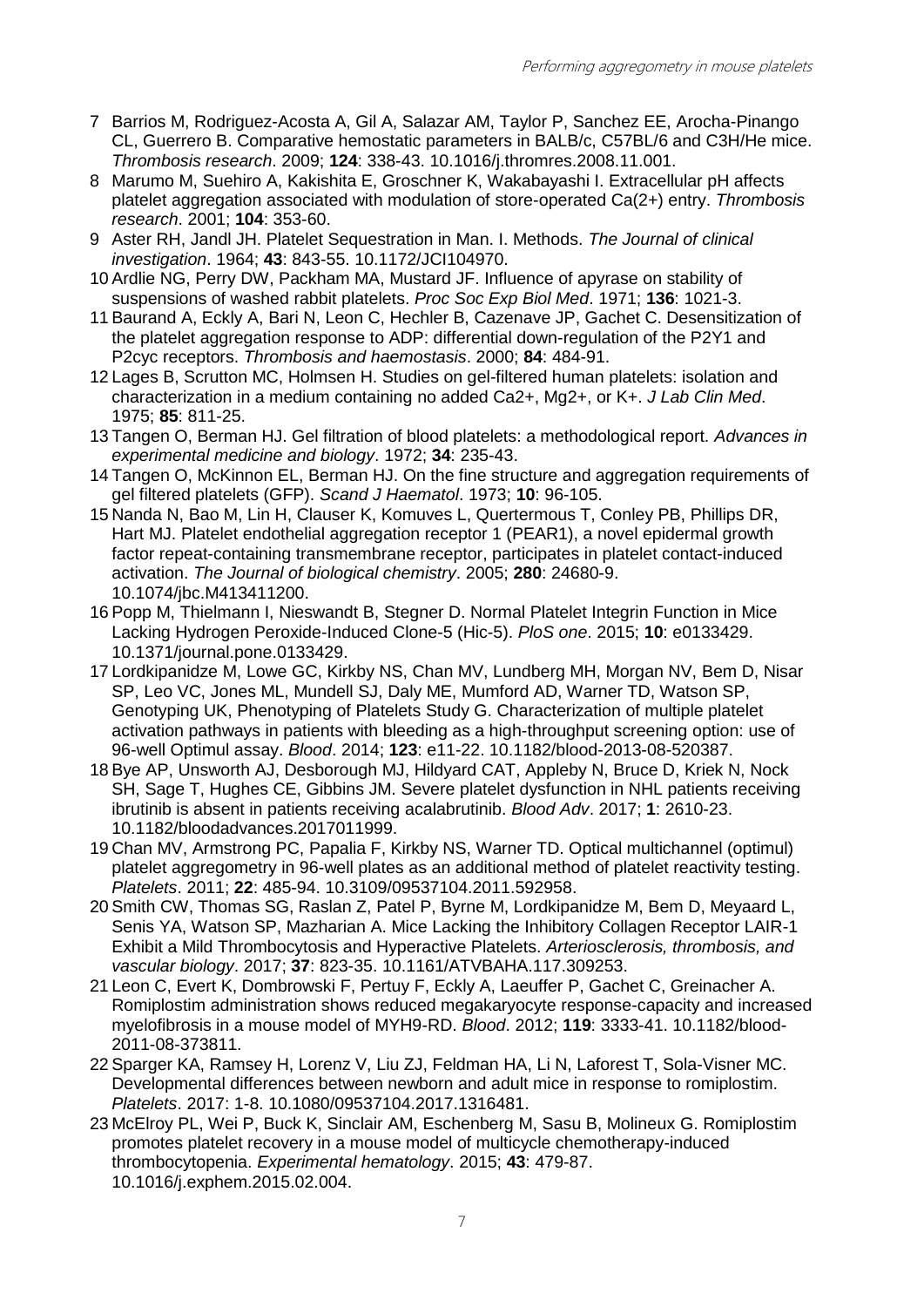- 24 Michelson AD. Platelet activation by thrombin can be directly measured in whole blood through the use of the peptide GPRP and flow cytometry: methods and clinical applications. *Blood Coagul Fibrinolysis*. 1994; **5**: 121-31.
- 25 Boylan B, Gao C, Rathore V, Gill JC, Newman DK, Newman PJ. Identification of FcgammaRIIa as the ITAM-bearing receptor mediating alphaIIbbeta3 outside-in integrin signaling in human platelets. *Blood*. 2008; **112**: 2780-6. 10.1182/blood-2008-02-142125.
- 26 Gao C, Boylan B, Bougie D, Gill JC, Birenbaum J, Newman DK, Aster RH, Newman PJ. Eptifibatide-induced thrombocytopenia and thrombosis in humans require FcgammaRIIa and the integrin beta3 cytoplasmic domain. *The Journal of clinical investigation*. 2009; **119**: 504- 11. 10.1172/JCI36745.
- 27 Hughes CE, Finney BA, Koentgen F, Lowe KL, Watson SP. The N-terminal SH2 domain of Syk is required for (hem)ITAM, but not integrin, signaling in mouse platelets. *Blood*. 2015; **125**: 144-54. 10.1182/blood-2014-05-579375.
- 28 Reilly MP, Taylor SM, Hartman NK, Arepally GM, Sachais BS, Cines DB, Poncz M, McKenzie SE. Heparin-induced thrombocytopenia/thrombosis in a transgenic mouse model requires human platelet factor 4 and platelet activation through FcgammaRIIA. *Blood*. 2001; **98**: 2442-7.
- 29 Nylander S, Mattsson C, Lindahl TL. Characterisation of species differences in the platelet ADP and thrombin response. *Thrombosis research*. 2006; **117**: 543-9. 10.1016/j.thromres.2005.04.026.
- 30 Burkhart JM, Vaudel M, Gambaryan S, Radau S, Walter U, Martens L, Geiger J, Sickmann A, Zahedi RP. The first comprehensive and quantitative analysis of human platelet protein composition allows the comparative analysis of structural and functional pathways. *Blood*. 2012; **120**: e73-82. 10.1182/blood-2012-04-416594.
- 31 Zeiler M, Moser M, Mann M. Copy number analysis of the murine platelet proteome spanning the complete abundance range. *Mol Cell Proteomics*. 2014; **13**: 3435-45. 10.1074/mcp.M114.038513.
- 32 Pollitt AY, Grygielska B, Leblond B, Desire L, Eble JA, Watson SP. Phosphorylation of CLEC-2 is dependent on lipid rafts, actin polymerization, secondary mediators, and Rac. *Blood*. 2010; **115**: 2938-46. 10.1182/blood-2009-12-257212.
- 33 Borgognone A, Navarro-Nunez L, Correia JN, Pollitt AY, Thomas SG, Eble JA, Pulcinelli FM, Madhani M, Watson SP. CLEC-2-dependent activation of mouse platelets is weakly inhibited by cAMP but not by cGMP. *J Thromb Haemost*. 2014; **12**: 550-9. 10.1111/jth.12514.

#### **FIGURES**

**FIGURE 1 – Schematic of light transmission lumi-aggregometry and Optimul.** A) Light Transmission Aggregometry (LTA): A sample of PRP is turbid, allowing only a proportion of the incident light to be transmitted. Following agonist induced platelet aggregation the sample is less turbid, allowing more light to be transmitted. If performing lumi-aggregometry, light is also emit from the enzyme luciferase, following ATP secretion from platelet dense granules. B) Optical multichannel (Optimul) aggregometry: Multiple wells of a 96-well microtitre plate are filled with PRP for simultaneous aggregations. Following agonist induced platelet aggregation the plate is read in a plate reader, and the endpoint light transmission is calculated.

**FIGURE 2 – Comparison of human and mouse platelet preparations.** Following the first slow speed centrifugations, human blood is separated into three clearly defined layers, with the buffy coat separating the Platelet-rich plasma (PRP) and the erythrocyte layers. With mouse blood, the buffy coat layer is less clearly defined. When aspirating human PRP, the buffy coat is avoided, but when aspirating mouse PRP the buffy coat should also be removed to maximise platelet yield.

**FIGURE 3 – Optical multichannel (Optimul) aggregometry with mouse platelets.** 96-well microtitre plates were coated with gelatine to block surface activation of platelets prior to addition of the platelet agonists (AA=arachidonic acid). 40 μL of PRP (or PPP as a control)